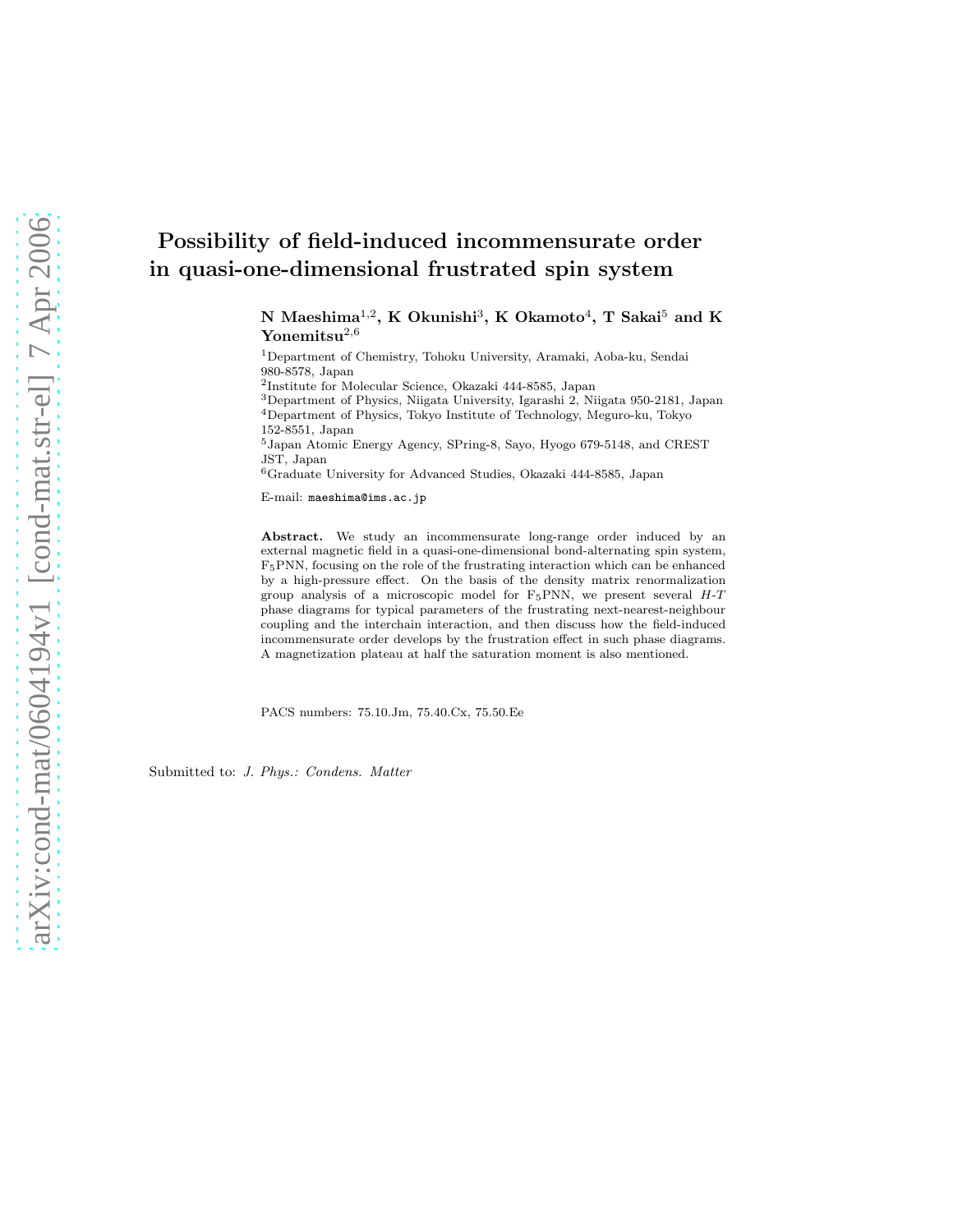## 1. Introduction

Quasi-one-dimensional quantum spin systems exhibit several interesting field-induced phenomena. In a gapped spin chain an external magnetic field exhibits a quantum phase transition to the gapless Tomonaga-Luttinger liquid phase at some critical field  $H_{c1}$  [\[1,](#page-8-0) [2\]](#page-8-1). The Tomonaga-Luttinger liquid phase basically continues up to the saturation field  $H_{c2}$  and is characterized by the power-law decay of the spin correlation function:

$$
\langle S_0^x S_r^x \rangle \sim (-1)^r r^{-\eta_x},\tag{1}
$$

$$
\langle S_0^z S_r^z \rangle - m^2 \sim \cos(2k_F r) r^{-\eta_z},\tag{2}
$$

<span id="page-1-0"></span>where m is the magnetization along the field  $H \parallel z$ , and the Fermi wave number  $k_F$  depends on the magnetization. Since these exponents satisfy  $\eta_x < \eta_z$  in usual antiferromagnets, the commensurate antiferromagnetic long-range order perpendicular to H should appear in the presence of interchain interactions. In fact, such a field-induced antiferromagnetic order has been theoretically proposed [\[3\]](#page-8-2) and experimentally observed in some quasi-one-dimensional gapped systems [\[4,](#page-8-3) [5\]](#page-8-4). Here it should be noted that the ordered phase can be also interpreted as a result of the magnon Bose-Einstein condensation [\[6\]](#page-8-5).

In some one-dimensional (1D) frustrated systems, however, the  $\eta$ -inversion, namely  $\eta_x > \eta_z$ , has been predicted for some intermediate strength of the magnetic field between  $H_{c1}$  and  $H_{c2}$  [\[7,](#page-8-6) [8,](#page-8-7) [9,](#page-8-8) [10,](#page-8-9) [11\]](#page-8-10). Indeed, such  $\eta$ -inversion has been suggested experimentally by the NMR relaxation rate  $1/T_1$  of an organic  $S = 1/2$ bond-alternating chain, pentafulorophenyl nitronyl nitroxide  $(F_5PNN)$ , in a certain temperature region where a power-law behaviour of  $1/T_1$  can be observed [\[12,](#page-8-11) [13\]](#page-8-12). A more interesting point associated with the  $\eta$ -inversion is that the field-induced long-range incommensurate order can appear, reflecting the enhancement of the incommensurate correlation [\[14\]](#page-8-13). Although the recent specific heat measurement [\[15,](#page-8-14) [16\]](#page-8-15) indicates that the field-induced commensurate antiferromagnetic order may be realized for  $F_5PNN$ , the NMR experiments are still suggesting that an enhancement of the incommensurate correlation in  $F_5$ PNN. Thus, it seems that  $F_5$ PNN is located in the vicinity of the boundary between the commensurate order phase and the incommensurate order phase. In this paper, we discuss the possibility of realizing the field-induced incommensurate order in  $F_5PNN$ , putting a special emphasize on a high-pressure effect which can enhance the frustrating interaction. We examine how the incommensurate order appears in the phase diagram on the basis of density matrix renormalization group calculations of a microscopic model for  $F_5PNN$ . We also mention a possibility for a magnetization plateau and coexistence of the commensurate and incommensurate orders.

#### 2. Model

<span id="page-1-1"></span>The experimentally observed  $\eta$ -inversion and the field-dependent crossover of the bond-alternating ratio [\[17\]](#page-8-16) have indicated the presence of frustration in  $F_5PNN$ . Thus, we consider the bond-alternating spin chain with the next-nearest-neighbour interaction in a magnetic field

$$
\hat{H} = J_1 \sum_j \vec{S}_{2j} \cdot \vec{S}_{2j+1} + J_2 \sum_j \vec{S}_{2j+1} \cdot \vec{S}_{2j+2}
$$
\n(3)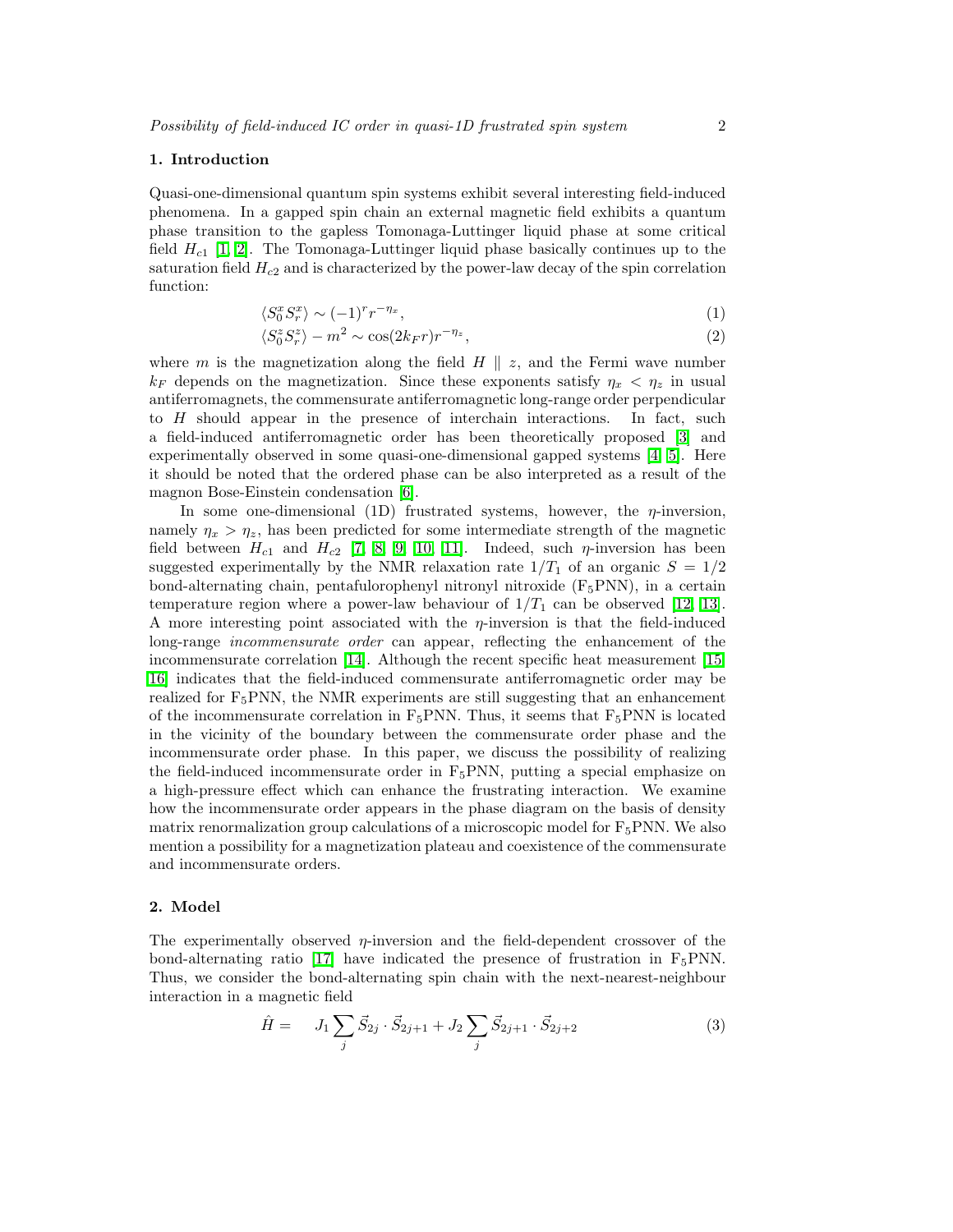Possibility of field-induced IC order in quasi-1D frustrated spin system 3

$$
+ J' \sum_{j} \vec{S}_{2j} \cdot \vec{S}_{2j+2} - H \sum_{j} S_{j}^{z}, \tag{4}
$$

as a realistic model for F<sub>5</sub>PNN, where  $J_1$  and  $J_2 \neq J_1$ ) denote the alternating nearest neighbour interactions, and  $J'$  means the next-nearest neighbour coupling. In what follows,  $J_1$  is set to unity for simplicity. For  $H_{c1} < H < H_{c2}$ , the model is basically in the Tomonaga-Luttinger liquid phase with the Fermi wave number  $k_F = (1/2 - m)\pi$ .

## 3. Mechanism of the field-induced incommensurate order

Let us briefly explain the mechanism of the field-induced incommensurate order. If J' is sufficiently large, the *η*-inversion occurs around  $m \sim m_s/2$ , where  $m_s$  is the saturated magnetization [\[8,](#page-8-7) [9,](#page-8-8) [14\]](#page-8-13). At the magnetic field in the  $\eta$ -inversion region, the dominant spin correlation should not be the usual commensurate antiferromagnetic one perpendicular to  $H$ , but the incommensurate one along the  $H$ -direction. In the presence of interchain interactions, the long-range order corresponding to the dominant spin correlation is expected, implying that a long-range incommensurate order in the H direction can be realized for the region  $\eta_x > \eta_z$ .

In the present study, the dominant spin correlation is determined by two staggered susceptibilities  $\chi_{\perp}$  and  $\chi_{\parallel}$  corresponding to the spin correlations [\(1\)](#page-1-0) and [\(2\)](#page-1-0), respectively. Low temperature behaviours of the susceptibilities are characterized by the exponents  $\eta_x$  and  $\eta_z$  [\[10\]](#page-8-9):

$$
\chi_{\perp}(T) \sim C_{\perp} T^{-(2-\eta_x)} \quad \text{and} \quad \chi_{\parallel}(T) \sim C_{\parallel} T^{-(2-\eta_z)},\tag{5}
$$

<span id="page-2-0"></span>where  $C_{\perp}$  and  $C_{\parallel}$  are nonuniversal coefficients. Equation [\(5\)](#page-2-0) shows that the more dominant spin correlation corresponds to the more strongly divergent susceptibility. When the  $\eta$ -inversion occurs, for example,  $\chi_{\parallel}$  shows stronger divergence than  $\chi_{\perp}$ .

For quantitative treatment of the field-induced order and of the accompanied phase transition, we use the above susceptibilities. Based on the mean-field approximation for the interchain interaction  $J_{\text{int}}$  [\[18\]](#page-8-17), the critical temperature  $T_c$  is given by

$$
\chi_{\gamma}(T_{\rm c}) = (zJ_{\rm int})^{-1},\tag{6}
$$

<span id="page-2-1"></span>where  $\gamma$  is  $\perp$  or  $\parallel$ , and z the number of adjacent chains.

On the basis of equations  $(5)$  and  $(6)$ , we can classify possible types of the fieldinduced orders; we consider the following cases, which are depicted in figure 1. The first one is that  $\eta_x < \eta_z$  [figure [1](#page-3-0) (a)] [\[19\]](#page-8-18). In this case, since  $\chi_{\perp}$  strongly diverges,  $\chi_{\perp} > \chi_{\parallel}$  is always realized. As T decreases,  $\chi_{\perp}$  first satisfies the relation [\(6\)](#page-2-1) and the commensurate order appears below  $T_c$ . By contrast, if the  $\eta$ -inversion occurs (i.e.  $\eta_x > \eta_z$ ),  $\chi_{\perp} < \chi_{\parallel}$  is naively expected. However, we should pay attention to the magnitude of the non-universal coefficients  $C_{\perp}$  and  $C_{\parallel}$ . We have found that, even for  $\eta_x > \eta_z$ , C<sub>⊥</sub> is larger than C<sub>||</sub>, and thus  $\chi_{\perp}$  can be larger than  $\chi_{\parallel}$  at high temperatures, although  $\chi_{\parallel}$  finally exceeds  $\chi_{\perp}$  at  $T = T^*$ . If  $T_c > T^*$ , therefore,  $\chi_{\perp}$ satisfies equation [\(6\)](#page-2-1) at a higher temperature and the commensurate order appears [see figure [1](#page-3-0) (b)]. In such a case, another phase transition is expected to occur from the commensurate phase to the incommensurate phase at  $T = T^*$ . The previous DMRG analysis of the free energy has illustrated that the transition actually occurs when  $zJ_{\text{int}}$  is not so large [\[20\]](#page-8-19). For  $T_c < T^*$  [figure [1](#page-3-0) (c)],  $\chi_{\parallel}$  satisfies equation [\(6\)](#page-2-1) first and only the incommensurate order appears .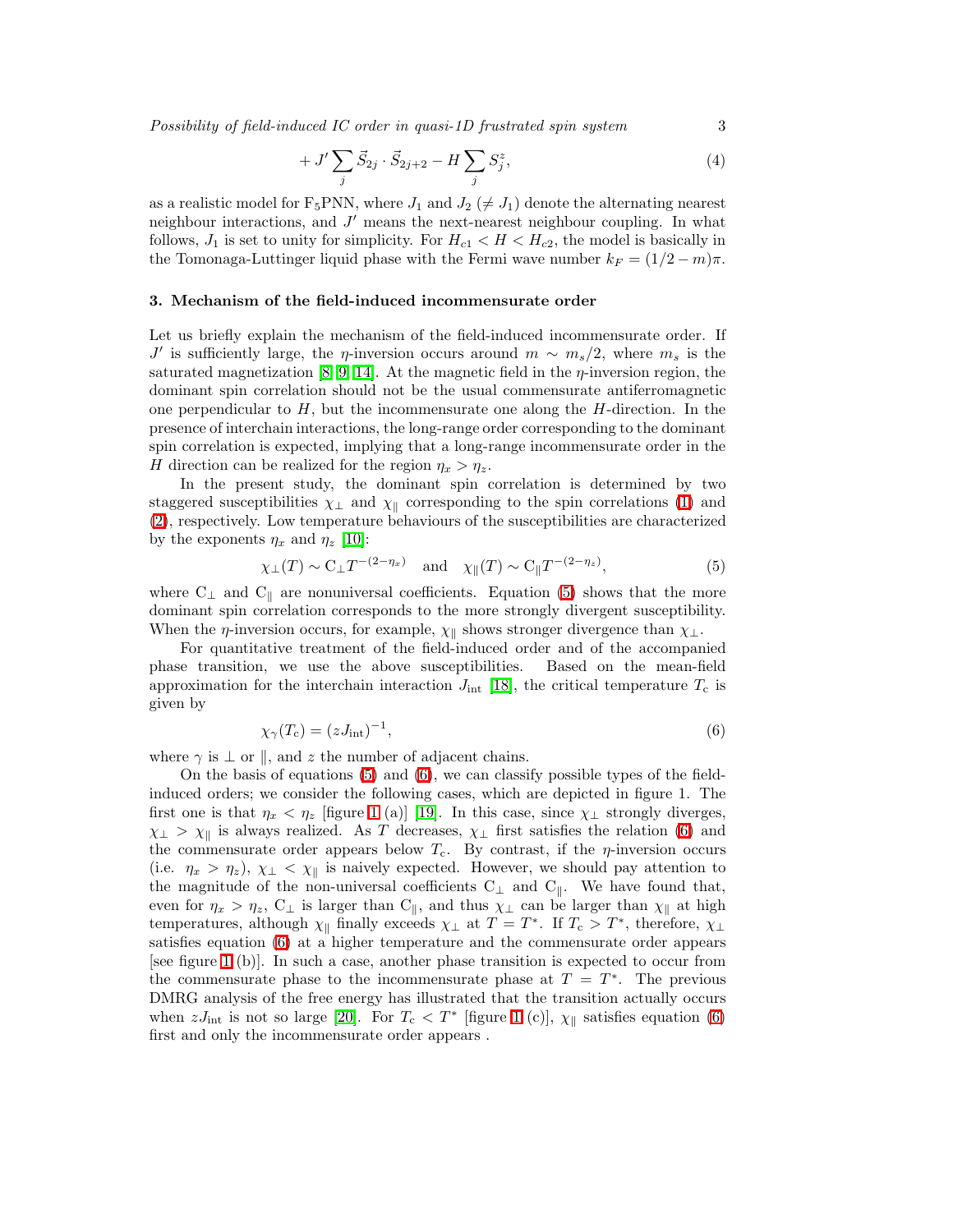

<span id="page-3-0"></span>**Figure 1.** Schematic temperature dependence of  $\chi_{\perp}$  and  $\chi_{\parallel}$  in three cases. At  $T = T_c$ , the larger susceptibility satisfies the relation [\(6\)](#page-2-1). At  $T = T^*$  in (b) and (c),  $\chi_{\perp}$  is equal to  $\chi_{\parallel}$ .

#### 4. Phase diagrams

By a numerical calculation of  $\chi_{\perp}$  and  $\chi_{\parallel}$  for a single chain and the mean-field treatment described above, we have obtained  $H-T$  phase diagrams. For the calculation at finite temperature in the thermodynamic limit, we use the finite temperature DMRG [\[21,](#page-8-20) [22\]](#page-8-21). The DMRG calculation has been carried out with the maximum number of the retained bases  $m = 64$  and the truncation error is at most the order of 10<sup>-6</sup>. Technical details to obtain  $\chi_{\perp}$  and  $\chi_{\parallel}$  are described in reference [\[14\]](#page-8-13).

In figure [2](#page-4-0) we show the phase diagrams for typical three parameters of the frustrating coupling: (a)  $J' = 0.05$  (small  $J'$  case), (b)  $J' = 0.1$  (intermediate  $J'$  case), and (c)  $J' = 0.15$  (large J' case). The interchain interaction is fixed to  $zJ_{\text{int}} = 1/12$ , and  $J_2$  is fixed to a realistic value 0.45 for  $F_5PNN$  [\[14\]](#page-8-13). In the figure, C and IC denote the commensurate antiferromagnetic-order phase and the incommensurate one, respectively.

# 4.1. case (a)

The phase diagram in the case (a) is typical for spin-gapped quasi-1D spin systems, where it should be remarked that the shape of the phase boundary between the C phase and the disordered phase looks like a semicircle. Since  $\chi_{\perp}$  is always larger than  $\chi_{\parallel}$  as shown in figure [1](#page-3-0) (a), the IC phase never appears.

#### $4.2. \ \ \case(b)$

In the case (b), the phase diagram is clearly different from the case (a) in the following two points. The first one is the appearance of the IC phase in a very low temperature region. At  $H = 1.23$ , where the magnetization m at  $T = 0$  is equal to  $m_s/2$ , the  $\eta$ -inversion occurs and thus  $\chi_{\parallel}$  shows slightly stronger divergence than that of  $\chi_{\perp}$ . Thus the IC phase can appear around  $H = 1.23$  in the quite low temperature region  $(T < T^*)$ . However, in the high temperature region  $(T > T^*)$ ,  $\chi_{\perp}$  is larger than  $\chi_{\parallel}$ , resulting in the transition between the commensurate order phase and the disordered phase at  $T = T_c$ . These behaviours of the staggered susceptibilities correspond to figure [1](#page-3-0) (b). Another important point is that the phase boundary between the C phase and the disordered phase is deformed from the semicircle-shape particularly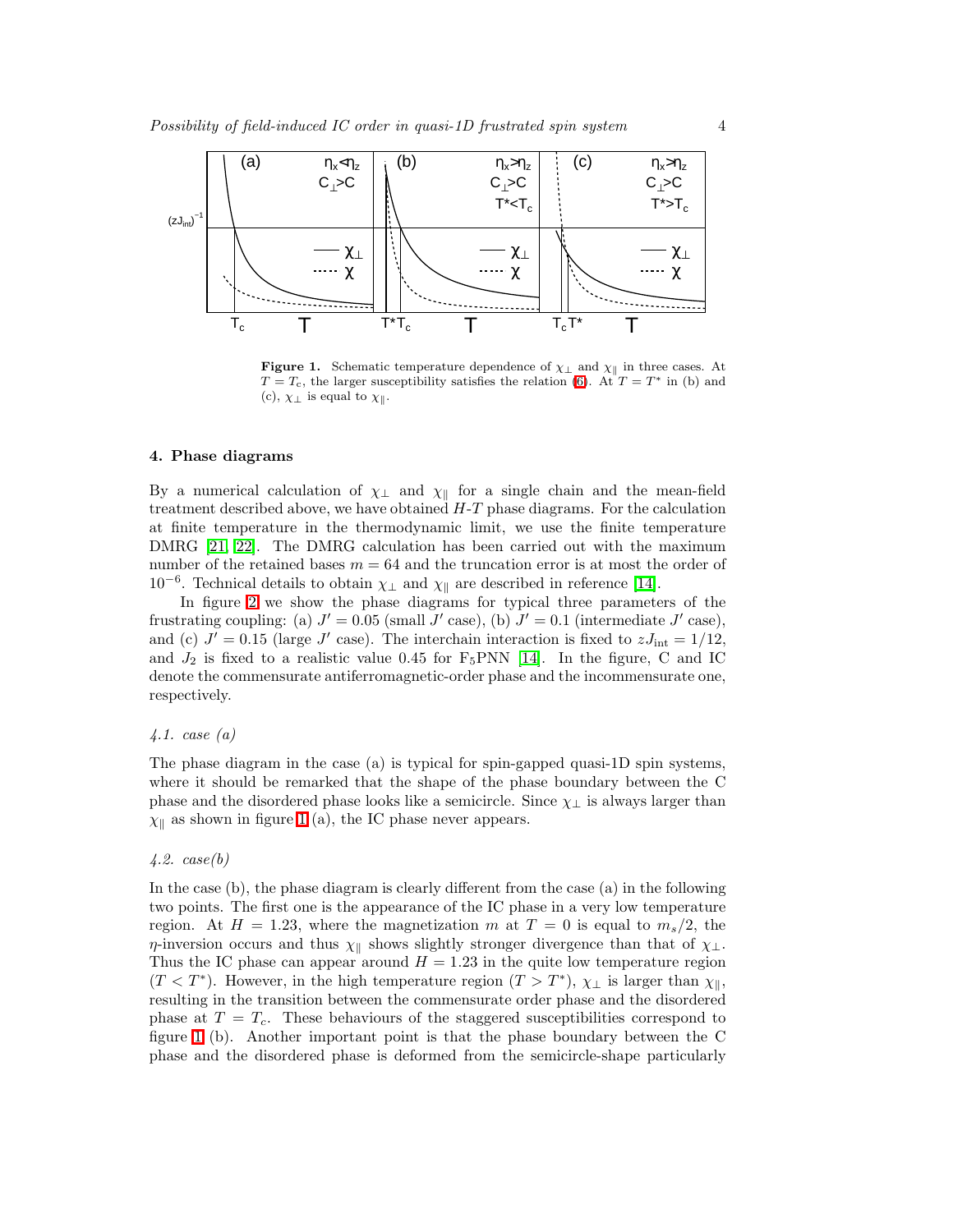

<span id="page-4-0"></span>Figure 2.  $H - T$  phase diagram for various  $J'$  ( $J' = 0.05, 0.1$  and 0.15). C and IC denote the commensurate antiferromagnetic and incommensurate order phases, respectively. Filled circles denote the transition temperature between the IC phase and other phases, and open circles indicate that between the C phase and the disordered phase. The interchain interaction is fixed to  $zJ_{\text{int}} = 1/12$ .

around  $H = 1.23$ . This is because the transverse fluctuation is suppressed by the frustration effect even in  $T > T^*$ , resulting in the lowering of  $T_c$ .

# 4.3. case (c)

In the case  $(c)$ , the large  $J'$  enhances the incommensurate correlation and extends the region of the IC phase. Around  $H = 1.27$  $H = 1.27$  $H = 1.27$ ,  $\chi_{\perp}$  behaves as in figure 1 (c) and thus we can observe the direct transition from the disordered phase to the IC phase, which divides the C phase into the low- $H$  part and the high- $H$  part.

## 5. Discussion

In the previous work [\[14\]](#page-8-13), the authors estimated  $J'$  of  $F_5$ PNN as  $\sim 0.05 (= 0.3K)$ , based on a qualitative analysis of the magnetization curve. This value is slightly smaller than the critical value ( $\sim 0.08$ ) for the  $\eta$ -inversion or the emergence of the incommensurate order (see figure [3\)](#page-5-0). We however think that high-pressure experiments can realize the incommensurate phase within realistic experimental situations. For example, a hydrostatic pressure experiment reveals a drastic change of the bond-alternation ratio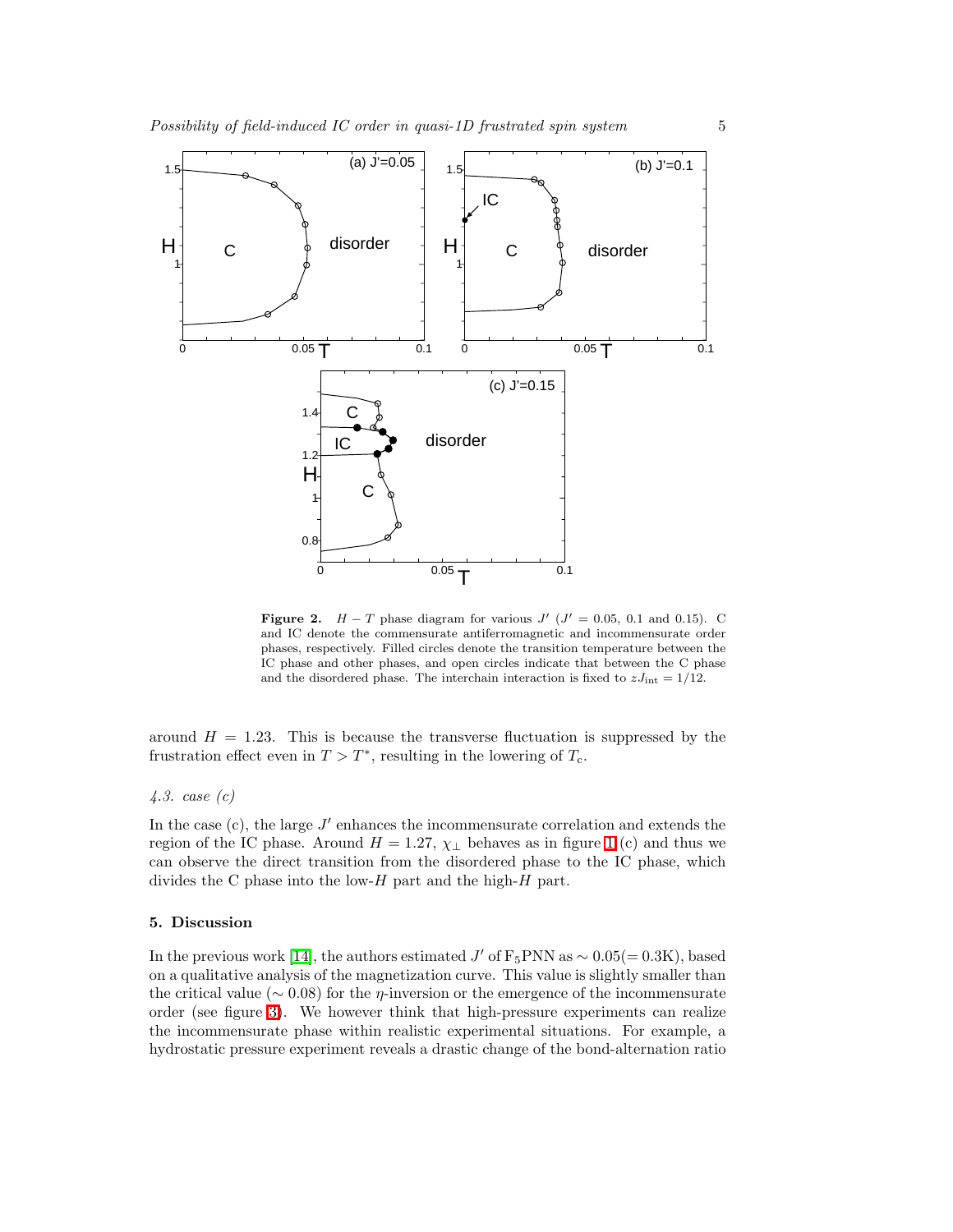

<span id="page-5-0"></span>Figure 3.  $J_2-J'$  phase diagram of the dominant correlations at  $m = m_s/2$ at zero temperature, which is equivalent to the  $1/2$  plateau phase diagram in reference [\[26\]](#page-8-22). The filled circle corresponds to the parameters of  $F_5PNN$ .

in powder samples of  $F_5PNN$  [\[23\]](#page-8-23). In addition, a recent experiment clarifies that specific heat of the power samples has slightly different temperature dependence from that of a single crystal of  $F_5PNN$ , which can be attributed to an effective pressure caused by an experimentally technical reason [\[24\]](#page-8-24). These experimental results strongly indicate that the properties of  $F_5PNN$  are quite sensitive to the pressure. Thus it is worthwhile to discuss precisely how the incommensurate order phase develops in the  $H$ -T phase diagram near the phase boundary of the  $\eta$ -inversion.

As in figure [3,](#page-5-0) we can readily consider possible two paths such that the couplings of  $F_5PNN$  exceeds the critical value for the incommensurate order: increasing the nextnearest neighbour interaction  $J'$  (arrow  $\alpha$ ) and/or decreasing the alternating coupling  $J_2$  (arrow  $\beta$ ). Here, we chiefly discuss the J'-dependence of the H-T phase diagrams along the vertical arrow direction in figure [3,](#page-5-0) assuming that  $J_{\text{int}}$  is independent of the pressure. We can then expect that the features of  $H$ -T phase diagrams should change as figure [2](#page-4-0) (a)  $\rightarrow$  figure 2 (b)  $\rightarrow$  figure 2 (c). If J' is sufficiently enhanced by the pressure, the direct phase transition from the disordered phase to the IC phase would be observed in a middle range of the magnetic field as in the case (c). As mentioned in the previous section, however, a notable point is that, even in the case (b), we may find the deformation of the phase boundary between the disordered phase and the C phase. From the experimental view, such a deformation of the phase boundary can be an important signal of a development of the IC order induced by the frustration, though it may be difficult to capture the IC phase at a very low temperature.

Next, we discuss how the changes of the exchange interactions can reflect on a measurement of the specific heat at the zero magnetic field, which is quite helpful in analysis of the experimental results, because it is not an easy work to obtain a complete H-T phase diagram in actual experiments [\[15,](#page-8-14) [16\]](#page-8-15). Figure [4](#page-6-0) shows temperature dependence of the specific heat for various values of  $J'$  and  $J_2$  along the arrows in figure [3.](#page-5-0) When the frustrating interaction  $J'$  increases along the  $\alpha$  direction, it is found that the pronounced peak around  $T = 0.3$  sharpens. We note that this can be attributed to the increase of the density of state caused by the narrowing of the  $S = 1$ magnon band width [\[25\]](#page-8-25). On the other hand, such a band narrowing also occurs, as  $J_2$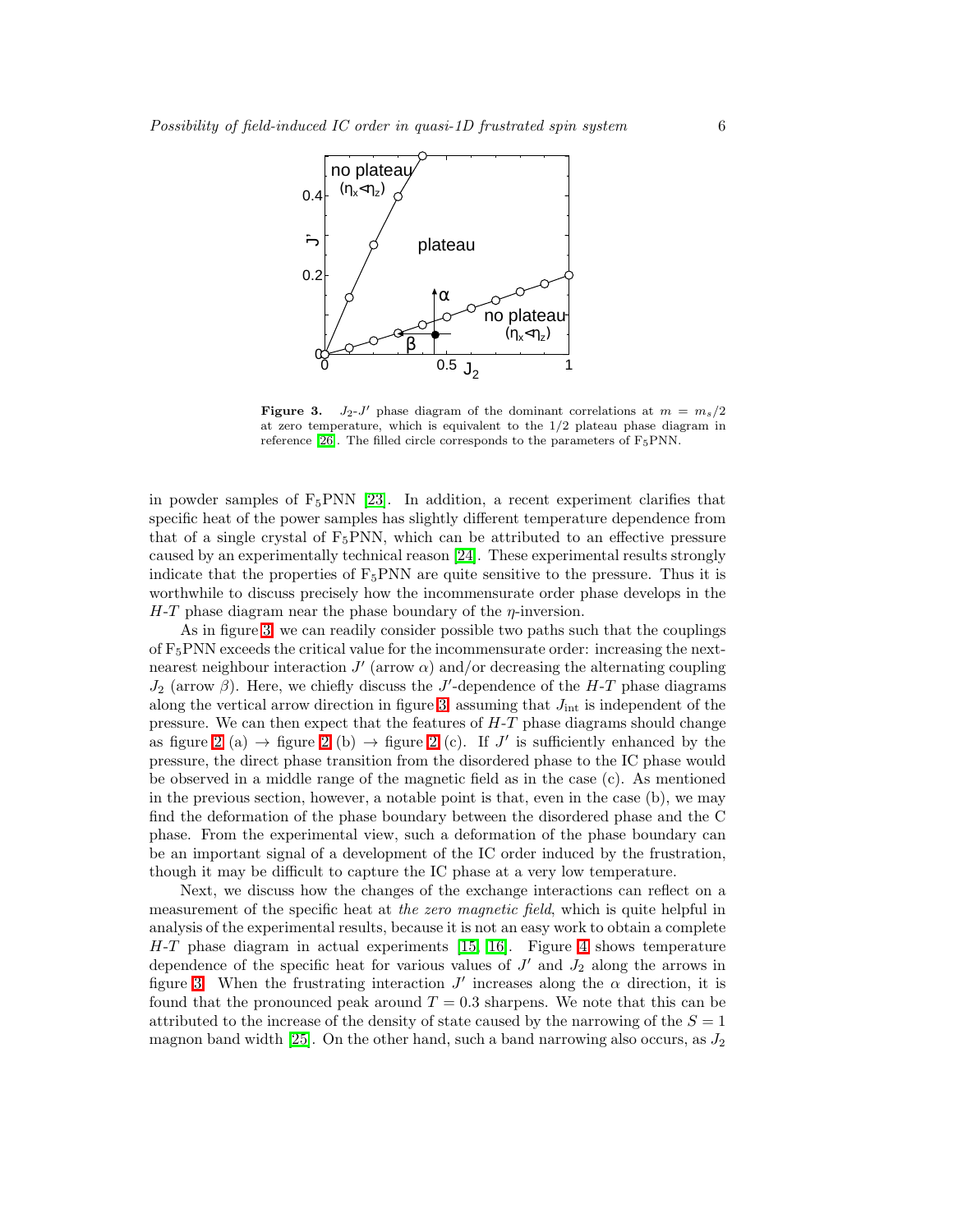

<span id="page-6-0"></span>Figure 4. Temperature dependence of the specific heat for various values of exchange parameters. Each figure corresponds to the case where the exchange interactions are varied along the arrows  $\alpha$  and  $\beta$  in figure [3.](#page-5-0)



<span id="page-6-1"></span>**Figure 5.** H-T phase diagram in case of large  $J'$  and large  $J_{int}$  ( $J' = 0.15$  and  $zJ_{\rm int} = 1/6).$ 

is reduced along the  $\beta$  direction. We can then see that the peak sharpens as well. We therefore think that a careful analysis of the shape of the specific heat peak at  $H = 0$ provides an important information for the enhancement of the IC correlation in the intermediate magnetic field region, although the pressure effect subtly influences the both of  $J'$  and  $J_2$  in the actual situation.

Here, we should make a comment on the pressure effect for the interchain interaction. If  $J_{\text{int}}$  is also enhanced by the pressure, the direct phase transition from the disordered phase to the IC phase may be suppressed within the interchain meanfield analysis as shown in figure [5,](#page-6-1) where the interchain interaction is assumed to be unfrustrating. Nevertheless, the precise analysis of the crystal structure [\[17\]](#page-8-16) of  $F_5$ PNN has indicated that the interchain couplings are also frustrating, which would effectively decrease value of  $J_{\text{int}}$  in the mean-field approximation. In order to reveal the role of the frustrating interchain interaction, of course, a precise analysis beyond the mean-field level is clearly required.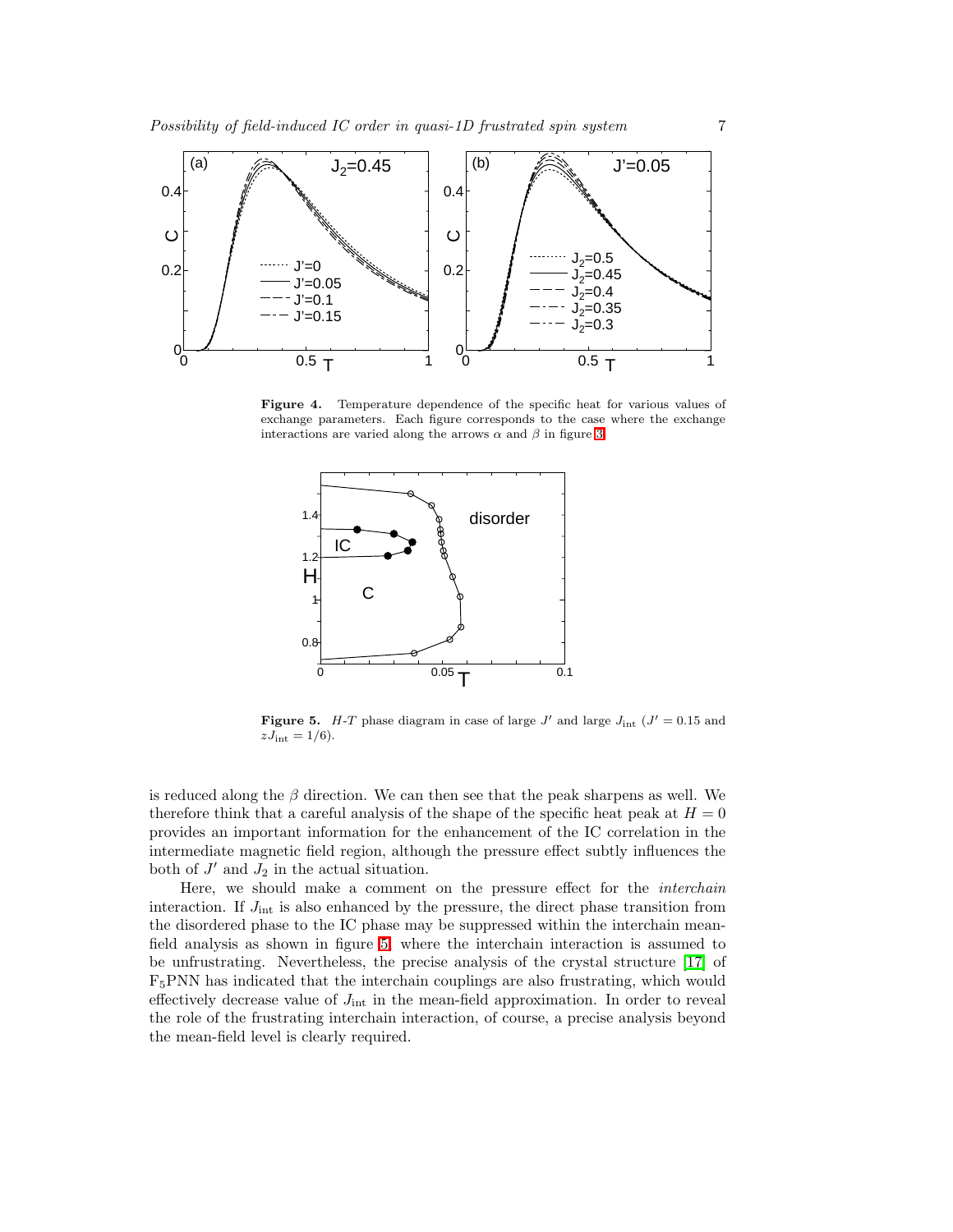

<span id="page-7-0"></span>Figure 6. Magnetization curves for the realistic parameters  $J_2 = 0.45$  and  $J' = 0.15$  at several temperatures.

Finally, we want to discuss a magnetization plateau at the half of the full-moment. As in figure [3,](#page-5-0) the  $1/2$  plateau is closely related to the mechanism of the  $\eta$ -inversion; the criterion for the  $\eta$ -inversion is equivalent to the one for the plateau formation [\[14\]](#page-8-13). The level spectroscopy analysis  $[26]$  on the model  $(4)$  has indicated the  $1/2$  plateau should appear at half the saturated magnetization for  $J_2 = 0.45$  and  $J' = 0.15$ . However, we think that it may be difficult to observed the clear evidence of the 1/2 plateau of  $F_5$ PNN even with a high pressure experiment. This is because the width of the plateau is still very narrow for these couplings, and thus the thermal fluctuation smears out the plateau even at temperatures where we can observe the magnetization. In figure [6,](#page-7-0) we show the magnetization curves for  $J_2 = 0.45$  and  $J' = 0.15$  obtained by the finite temperature DMRG, illustrating that the plateau is easily smeared out by the thermal effect. We think that, as for  $F_5PNN$ , it is rather hopeful to verify the presence of the IC order than to make a direct observation of the 1/2 plateau.

To summarize, we have discussed field-induced IC order for the bond-alternating spin chain with the next-nearest interaction, which is relevant to the high pressure experiments of  $F_5PNN$ . In particular, we have analyzed how the various physical quantities behaves near the phase boundary, and then concluded that the precise analysis for the phase boundary and the zero-field specific heat can detect a signal of the field-induced IC order. Further experimental studies on  $F_5PNN$  are quite interesting. In addition, it is also a challenging issue to search another spin chains exhibiting the field-induced incommensurate order. A recently observed new phase of NDMAP in the magnetic field might be a possible candidate [\[27\]](#page-8-26).

The field-induced commensurate order in a quantum spin system is often described as the Bose Einstein condensation (BEC) of a magnon gas. The present IC order may be viewed as a result of a "charge order" of the magnon. As mentioned in reference [\[20\]](#page-8-19) the transition between the field-induced incommensurate order and the usual commensurate antiferromagnetic one is of the first order. Then we can expect the coexistence of the two orders at the phase boundary. Recently, such a coexistence of the two different orders is actually observed in solid <sup>4</sup>He, which is called "supersolid" state [\[28\]](#page-8-27). A connection to such an exotic state is also an interesting problem both from experimental and theoretical viewpoints.